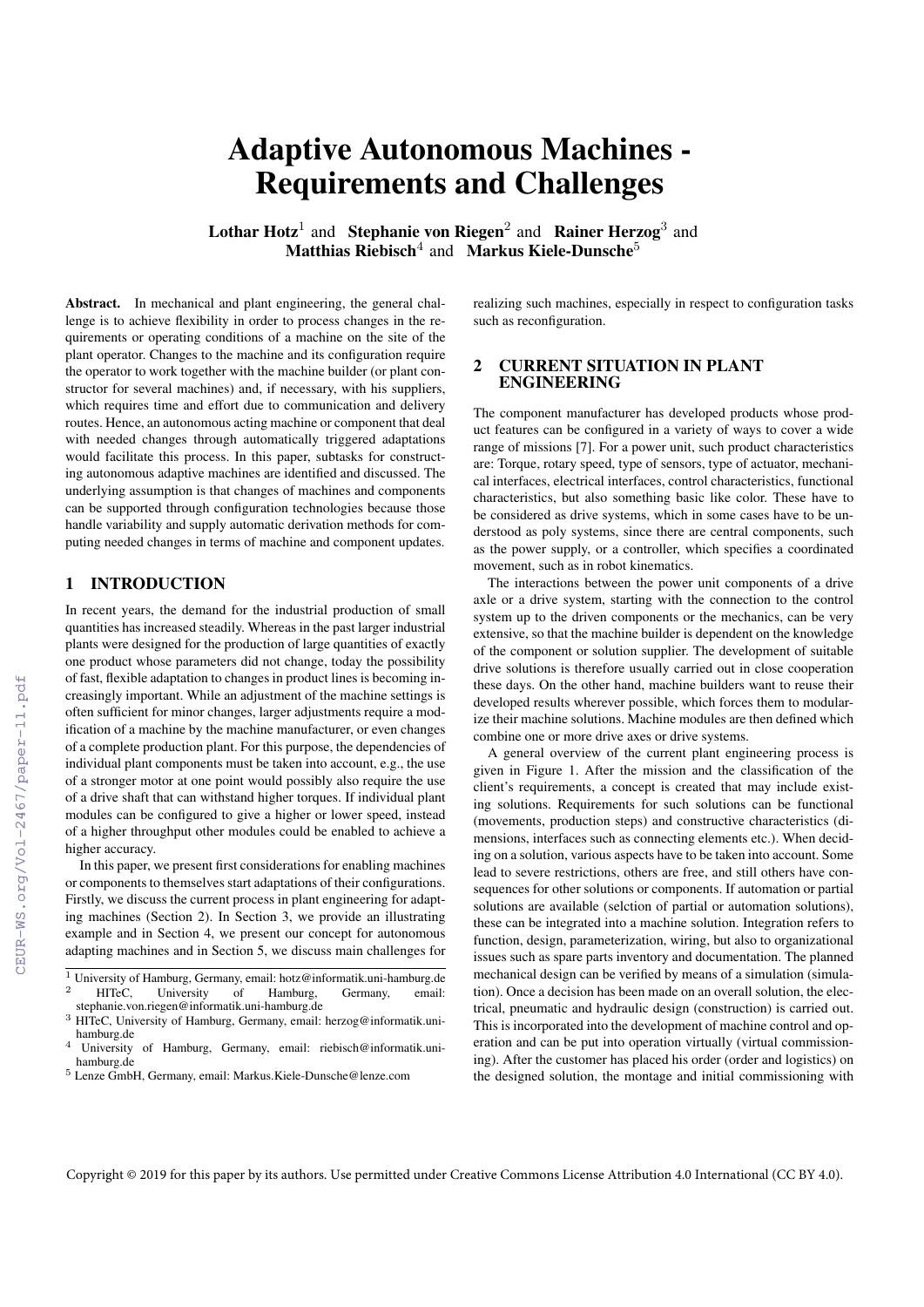

Figure 1. Current plant engineering process

the commissioned construction and machine control and operation will take place. The process concludes with customer acceptance.

# 3 EXAMPLE FOR AN AUTONOMOUS AGENT

Our goal is to deliver not only a machine (consisting of several components) or a component to a customer, but also so-called autonomous agents. These have the task of monitoring the machine/component and adapting it to requirement changes. The machine/component together with the autonomous agent forms the autonomous adapting machine. If changes are made in the machine, the autonomous agent also changes the description of the machine. The agent can be regarded as an IT system for changing the machine, whereby the agent, i.e. the IT system, also adapts itself dynamically.

Figure [2](#page-2-0) shows the interaction of the autonomous agent with the machine and its environment in a scenario with independent adaptation to new or changed requirements, where only one agent and one machine are shown.

Since configuring a plant is a common example that illustrates configuration processes, the following are examples of the individual elements in Figure [2](#page-2-0) based on a plant engineering configuration. In addition to the main components (drive unit, fan, running gear, rack feeder, sensor, picker arm, etc.), a classic plant can have fans for cooling the internal case temperature or individual components. We assume that a plant is already configured in a certain way (B) to solve a certain task (A). Using sensors, an autonomous agent could now determine that the system load is slightly higher than 1, which means that the plant is slightly overloaded (C1). An internal list of suitable components (C2) could show that it is possible to replace the drive unit with a more powerful model. However, we assume that the drive unit delivers weaker performance than possible due to overheating. Since this information is also made available via sensors (C1) to the agent, he will decide (C3) to optimize the cooling instead of changing the drive unit. Since the installed fans already deliver the full performance, a solution could be to install another fan, as far as the case offers this possibility, which would also be ensured by checking (C2). Alternatively, the manufacturer could also offer an improved fan with higher cooling capacity (E), which would replace an installed one. While monitoring (D) ensures that changes to a plant do not adversely affect plants placed nearby, virtual verification (C4) will check whether the improved cooling capacity will be sufficient even under summer factory workshop temperatures and if proper cooling is sufficient to lower the system load below 1. Adaptation planning (C5) means determining that shutting down the plant is necessary for the given changes and could also determine the optimal time to do so. Both virtual verification (C4) and adaptation planning (C5) are monitored and accompanied by human experts. Finally, the change must be made (C6), which then changes the system properties  $(R)$ 

### 4 GENERAL CONCEPT FOR AUTONOMOUS ADAPTING MACHINES

We expect that the machine is accompanied by a complete description of the currently installed (probably parameterized) components, *the configuration*. The configuration is an instance of a configuration model. The configuration model is given in machine-readable, semantically interpretable form [\[4\]](#page-3-0). It represents the variants of system components as well as mappings between external parameters describing requirements and components realizing those. Additionally to this configuration model a here called *action model* describes how the agent can acquire new requirements in the productive environment. This happens on the one hand by sensors, which seize the environment (e.g., pressure, temperature), on the other hand, by accesses to other systems in the productive environment (like for example other machines and the development system with the machinebuilder). *Adaptation* now is defined by changing the configuration and the actual system, the machine. Changes in turn can be parameter changes, additional components, or component replacements.

The requirements are continuously determined and compared with the external system parameters of the current machine. This is used to determine which properties, parameters or functions are not fulfilled by the current configuration or solution (C1 in Figure [2\)](#page-2-0). If the boundary conditions of the environment or process parameters change during system operation so that requirements are no longer fulfilled, the autonomous agent becomes active in the same way as when requirements are changed in order to achieve fulfillment of the requirements by changing parameters, configuration or solution ele-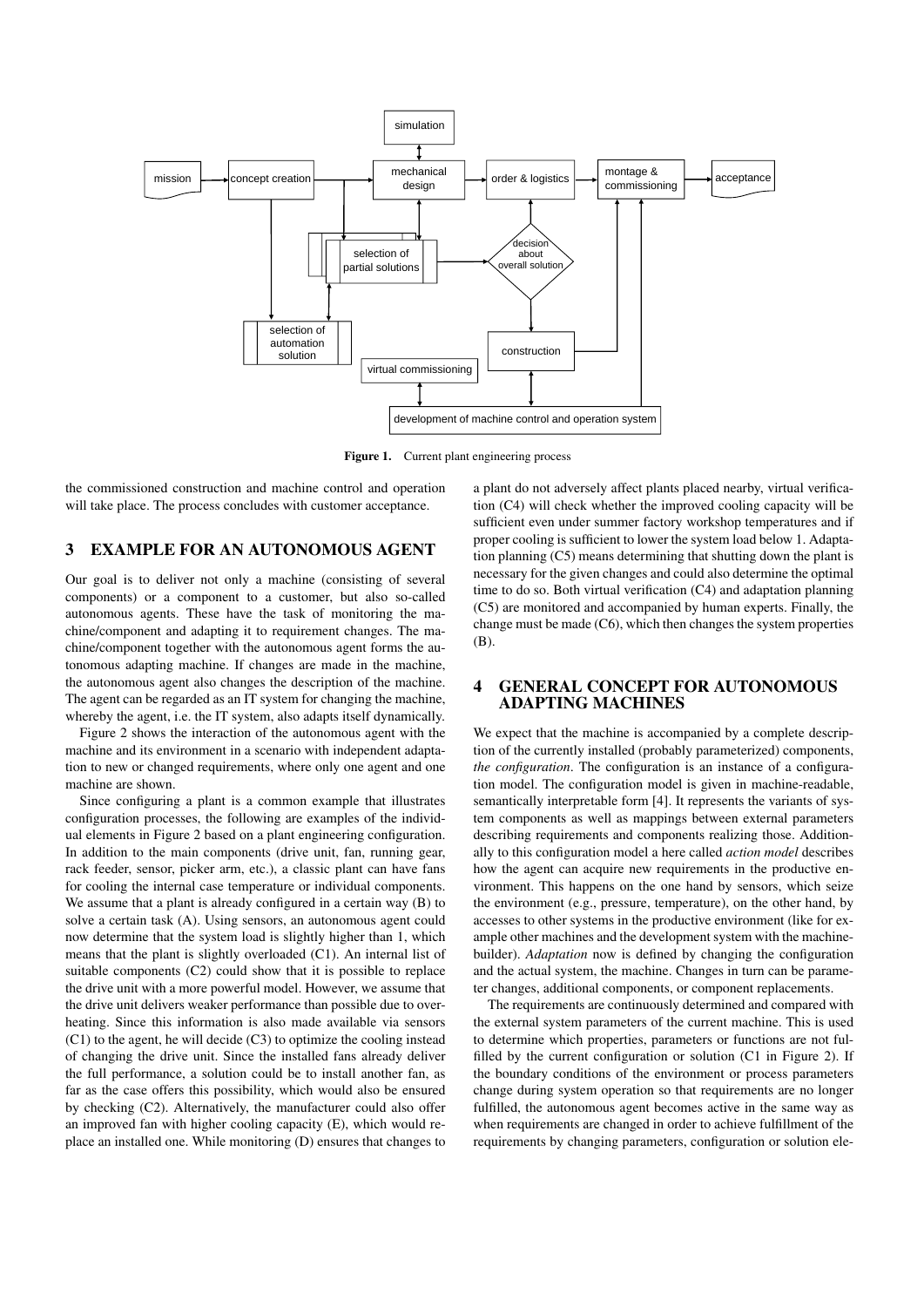

<span id="page-2-0"></span>Figure 2. Scenario: independent adaptation to new requirements

ments.

The models will be delivered with the machine in order to achieve autonomy. On the other hand, it should be possible to extend the models by using remote knowledge structures at the component manufacturer (E). This solution cloud contains a lot of solutions that the agent cannot calculate on his own. This can be the case with complex calculations, innovations regarding other components or integration tasks. These descriptions are available as configuration models in a form that can also be evaluated by the autonomous agent.

In addition to access the set of solutions, the autonomous agent also has an engineering knowledge model (C2) that can be used to determine solutions. This knowledge model contains different reusable means such as component, machine and context models, procedures (e.g. planning and design methods), different libraries of solution ideas (descriptions of earlier solutions together with their properties and evaluations in the form of models) and solution knowledge (such as heuristic elements or regular information).

In some cases, the autonomous agent can find a solution that meets the requirements (C3). This is tested and realized e.g. by parameterizing or changing the configuration of the system. In other cases, the autonomous agent proposes solution variants that require additional development activities by a machine builder or an exchange of solution parts. In these cases, the autonomous agent provides the necessary information such as requirements and boundary conditions to the solution provider (e.g. special machine builder or drive supplier), which are checked and evaluated by a development engineer and then implemented.

Due to its engineering knowledge model, the autonomous agent can participate in the verification by the developer by, for example, checking the consistency of the solution, simulating processes and evaluating predictions of the behavior after the changes (C4).

If necessary, the autonomous agent is accompanied by an engineer while he applies the steps involved in implementing the solution, such as selecting elements to be replaced, changing the configuration and defining new parameters. By using the engineering configuration model with the means of finding solutions, risks during implementation are reduced by monitoring (D) the consistency of parameters and configurations at each intermediate step and applying successful procedures at implementation steps. In addition to simulation and verification, undesired emergence, which could arise from au-

tonomous decisions, is recognized and ultimately prevented by monitoring. Knowledge-based monitoring monitors the activities of the autonomous agent. For this purpose, knowledge modeling about the possible activities of the agent as well as of the machine and its environment is used. This makes it possible to analyze and reflect on actions while the agent is performing them and thus to recognize unsafe actions and interactions. The simulation shows on the other hand the system's adapted behavior by means of a simulation model, which processes the changes of the system behavior.

The autonomous agent involves various solution component vendors in order to obtain additional or new solution elements and new configurations. These new solution elements can also be deployed after the component vendor has analyzed the new requirements and then developed a new component - which of course takes some time.

Several solution agents based on our concepts carry out selforganization in the sense that solution knowledge is brought together both at the (special) machine manufacturer and at the supplier of solution parts such as drive solutions in the search for suitable solutions. There is also interaction with domain experts who contribute further engineering knowledge or make decisions.

Some examples of scenarios that an autonomous agent can support are briefly listed below:

Scenario 1: Increasing the load on a machine.

- Examples: Higher number of cycles than previously planned, larger masses than previously planned.
- Possible solutions of the agent: A different machine model is proposed, a larger engine is proposed.

Scenario 2: Changing the requirements of a machine.

- Examples: Different environmental conditions, higher accuracy
- Possible solutions of the agent: Other devices are proposed, a reduced machine speed is proposed, another position sensor is proposed.

Scenario 3: Change of the solution offered by the supplier.

- Examples: A new low-maintenance gearbox or a new, more powerful conveyor module is available.
- Possible solutions from the agent: A redesign of the machine or the line is proposed and argued (costs, benefits).